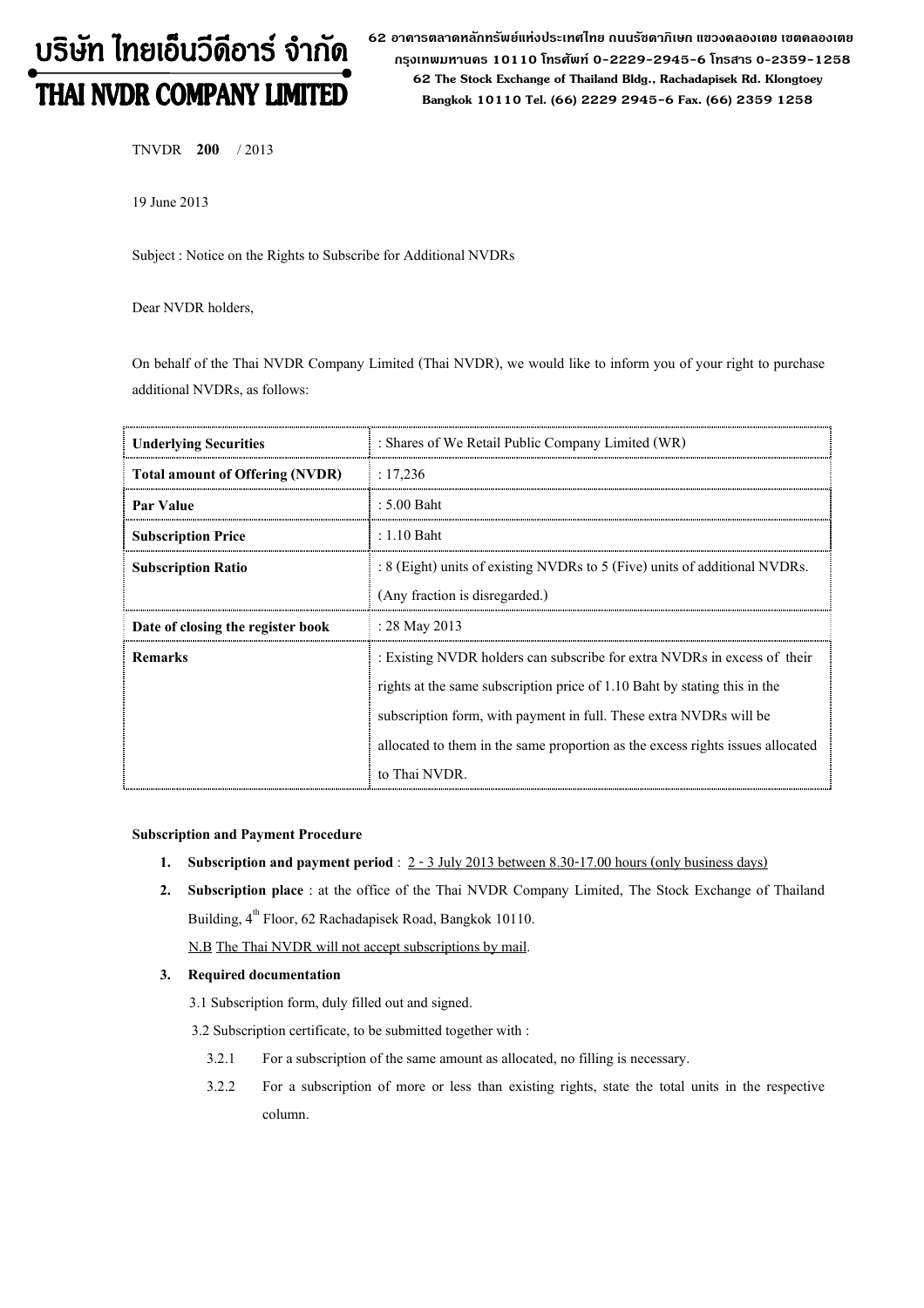#### 4. Payment

Subscription for full entitlement or less than or excess the entitlement, please make payment by one check or one cashier check which is collectable through clearing house in Bangkok. The check or cashier check shall be dated between 2 to 3 July 2013. Indicate the subscription date and make it payable to "Share Subscription Account of We Retail Plc."

- 5. If NVDR holders fail to exercise their rights or make a payment within the allotted time schedule, or the check or cashier check is not honored, it shall be deemed that such NVDR holders do not wish to exercise their subscription rights. Thai NVDR shall thus regard the subscription as being void.
- 6. Refund for unallotted NVDRs.

If the excess rights NVDRs were not allotted in full because the number of NVDRs subscribed for were more than the number or remaining units of NVDRs, the Thai NVDR will make a refund (without interest) to the NVDR holders by check for the unallotted NVDRs and send it by registered mail to the address that appears on the Share Register Book on the date of closing the book, within 7 business days after the Thai NVDR has received the refund from the underlying company.

Should you need any further information, please do not hesitate to contact Thai NVDR Company Limited at 02-229-2800 Ext. 2938-2946.

Sincerely yours, Thai NVDR Company Limited

Pichaya Chanchaig

(Pichaya Chomchaiya) Head Depository Department The Stock Exchange of Thailand Group

Enclosure : 1. Subscription Form for NVDR Right Issues 2. Subscription Certificate